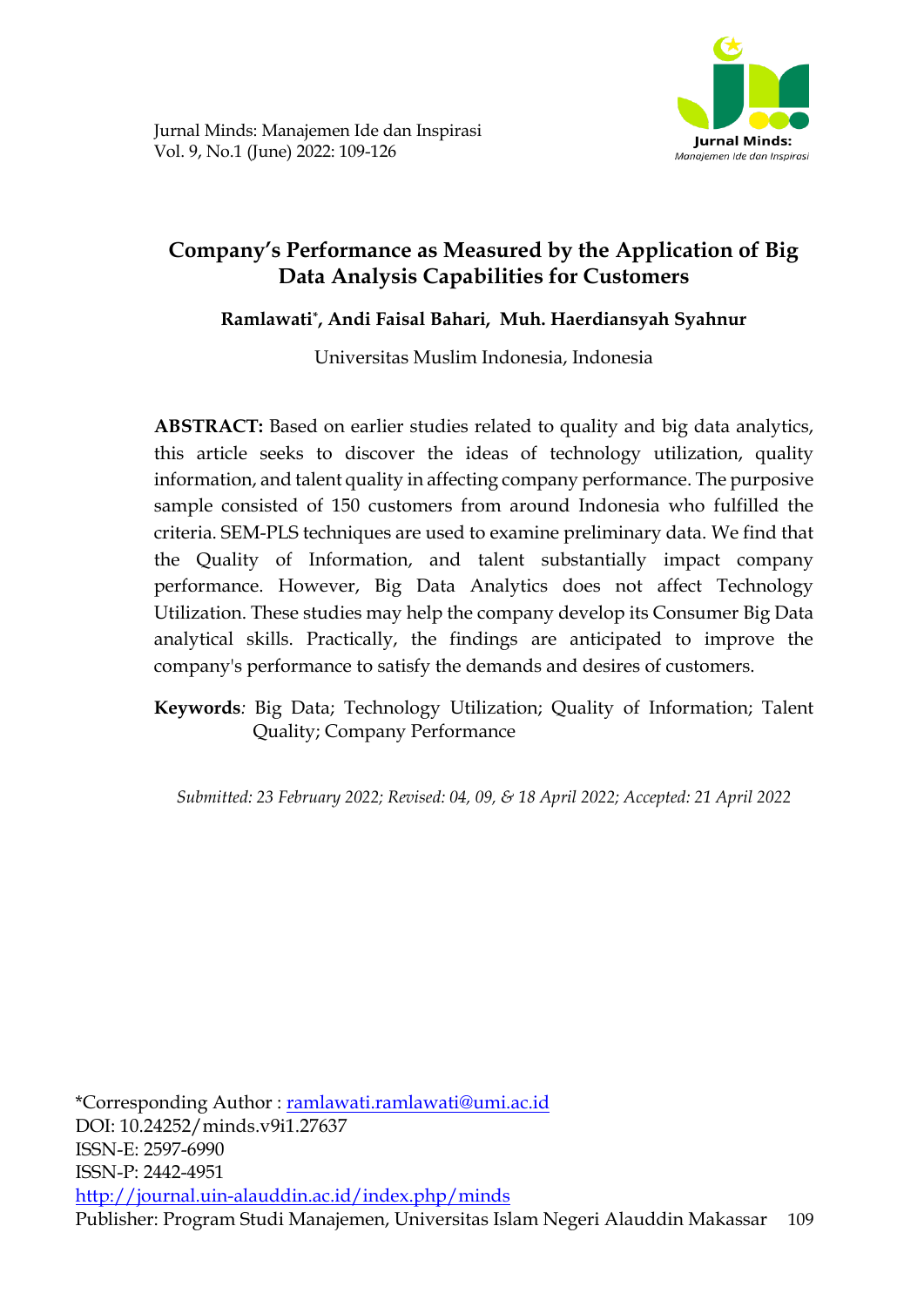#### **INTRODUCTION**

Internet technology has advanced significantly in the software business, and one of the benefits of this advancement is the emergence of millions of website addresses. Since then, the internet has been regarded as a medium for spreading information. E-commerce has expanded due to the internet and other worldwide online networks, which has led to innovative commercial opportunities for e-commerce and new global and national trading partnerships. This resulted in the idea that e-banking and e-commerce are now significant financial services components (Khan, 2016). By maximizing this media, a wealth of superficial information about consumer preferences, the number of consumers who purchase, and the length of time consumers take to complete transactions is exposed to customer journeys that incorporate extensive data analysis (BDA).

Unfortunately, most web developers pay no attention to overall Web quality, with some developers focusing on the frontend rather than the content. According to internet world stats, Indonesian internet users reached 212.35 million in March 2021, placing the country third in the Asian (Kusnandar & Mutia, 2021). This number represents more than half of Indonesia's current population, creating service providers, particularly those who utilize the internet. E-commerce service providers are businesses that use the internet in their operations; also, this business frequently employs the BDA system to attract customers. Some of the advantages of implementing big data to maximize ecommerce strategies are as follows: (1) Improve the consumer shopping experience, where data collected by the website can provide product recommendations that follow the interests of those consumers; (2) Personalization of shopping, where data collected on e-commerce platforms can provide promotional strategies that are following the interests of each consumer; (3) Increase e-commerce innovation, so that businesses remain flexible in changing trends.

This becomes important to investigate; thus, this study is carried out to examine the relationship between the combination of visible resources, such as employees, and intangible resources to develop BDA skills. While we agree that natural considerable data resources cannot create BDA functions, we feel that this also applies to human and intangible enormous data resources. The company needs one or two of these resources and a unique combination of the three, resulting in company-specific BDA capabilities.

A company with a lot of data and sophisticated computing technology but lacks managerial skills and big technical data, for example, is doubtful to gain from data and big data technology. Likewise, if an organization lacks the intensity of learning and adopts a culture that makes decisions based on people's wants, natural resources (e.g., data and technology) and excellent human data skills will not be rewarded. In this study, the concept function of the application of Big Data Analysis was tested, specifically how it moderates the Utilization of Technology, Quality of Information, and Quality of Talent derived from corporate performance to assist companies in developing their performance to increase the value of the company.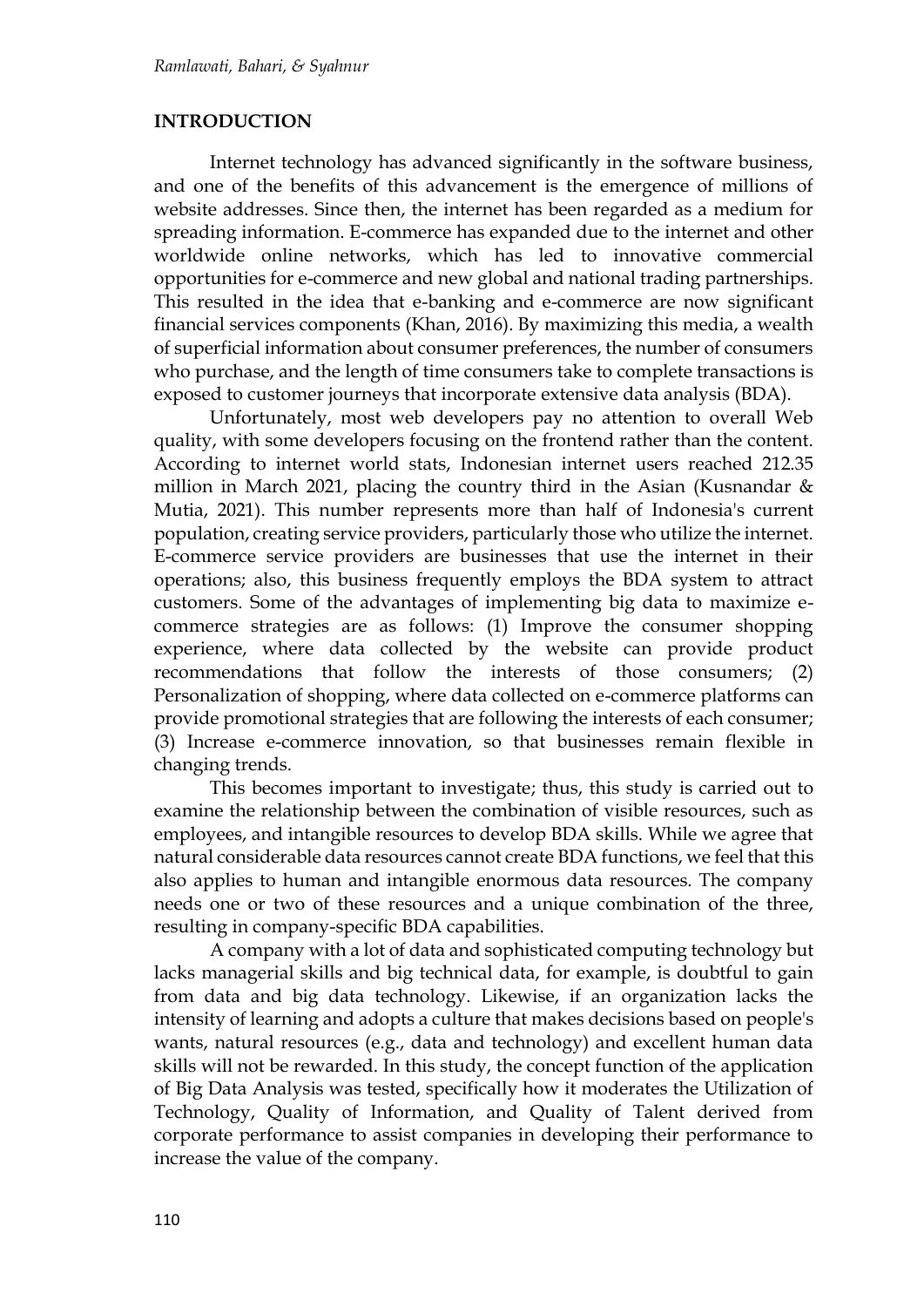Research on the implementation of BDA in enhancing company performance seems to be quite rare in Indonesian national journals, particularly in the social sciences. As a result, this became part of the study's novelty we delivered. Furthermore, this research would explain how the interaction between assets owned by organizations can support the company's value by looking at how the implementation of variables on technology utilization, information quality, and talent quality.

This study examines the elements associated with extensive data analysis for business continuity in times of crisis. While achieving business resilience, growth, and sustainability has become increasingly tricky daily. It becomes exponentially more difficult during times of crisis, such as the Covid-19 pandemic. As a result, this study's four Research Questions (RQ) need to be improved, as follows: RQ1: Whether technology utilization has an effect on company performance when Big Data Analysis is used; RQ2: Whether the Information Quality variable has an effect on company performance when Big Data Analysis is used; RQ3: Does talent quality has an impact on company performance when Big Data Analysis is used; RQ4: Whether the Big Data Analysis variable can moderate the effect of Technology Utilization, Information Quality, and Talent Quality on company performance when Big Data Analysis is used. Finally, to answer the research question, this article will outline the applied theories, the research methods, and the data analysis to present conclusions and arguments concerning the study findings. The research's limitations will be discussed later, and it is hoped that they might eventually create an opportunity for additional in-depth analysis.

## **THEORETICAL REVIEW**

## *Company Performance*

The primary objective of the company's establishment is to enhance shareholder welfare. Wellness can be improved through successful business operations. A successful business's performance benefits consumers, communities, employees, and suppliers - even creditors, i.e., finance suppliers. As mentioned above, the company's secondary goal is to satisfy the parties. Secondary purposes serve as necessary for accomplishing primary goals (Nurhayati et al., 2019).

Proper use of information technology, supported by the expertise of the personnel who operate it, can significantly improve both the company's and individual's performance, to the point where each organization is required to succeed in information technology and optimize its information technology facilities to achieve its vision and goals. (Wijana, 2007) & (Mardjiono, 2009) ; (Nauap et al., 2017) found that a company's performance is related to its use of information technology, which means that the more experts and skilled in utilizing information technology, the more quickly work can be completed, which affects the company's performance.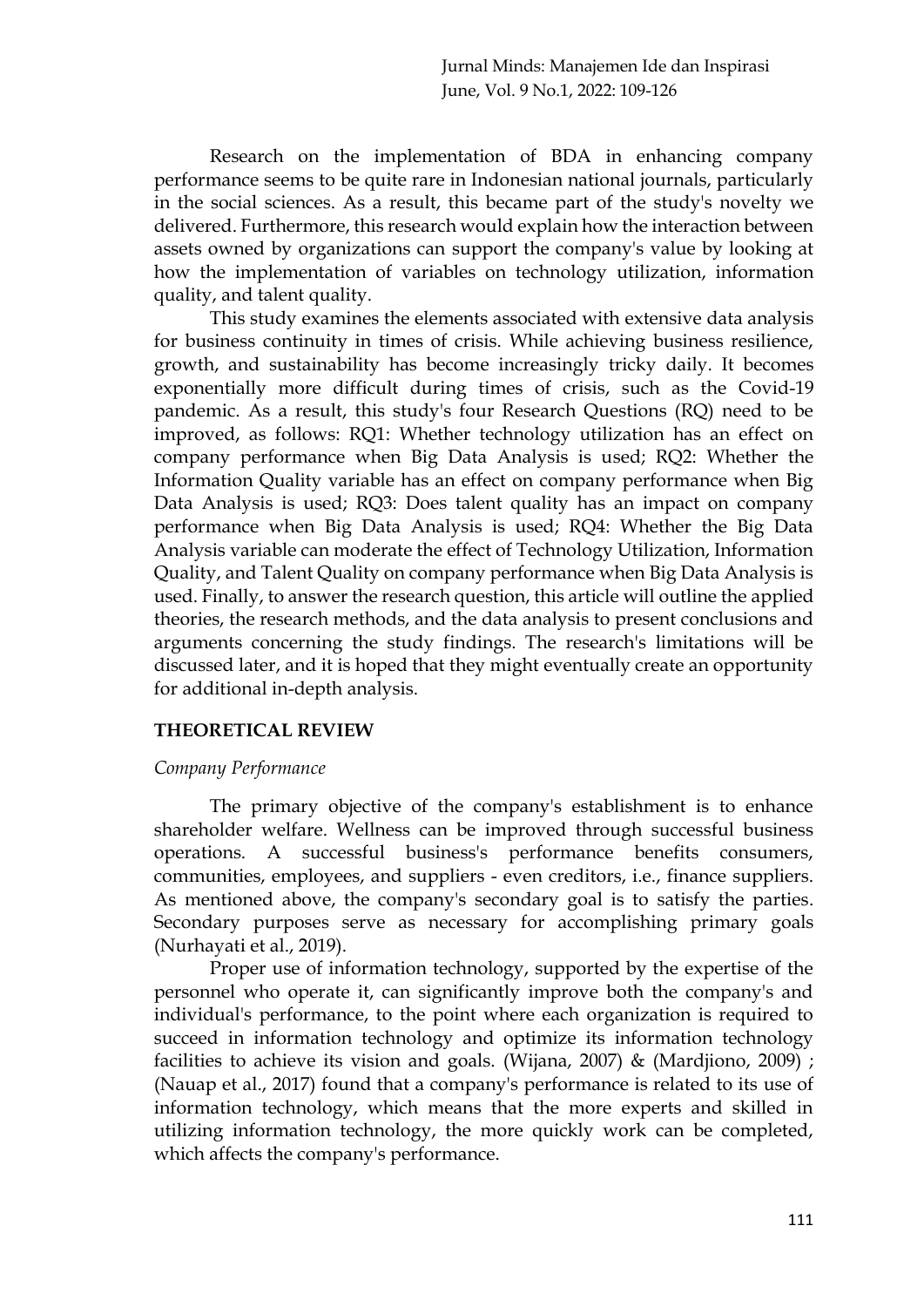#### *Management Information Systems*

Numerous articles have examined management information systems; one of the ways the system aids firms in remaining sustainable and relevant is through Big Data. The term "information system" refers to the individual, hardware, software, communication networks, data resources, and rules and procedures for storing, recovering, manipulating, and publishing information (Marakas & O'Brien, 2017). The corporate world's use of information technologies is associated with how the company's value is determined (Madura, 2004). The management of information systems determines the adoption, use, and administration of information technology, including computers and telecommunications.



*Figure 1 The Application of Management Information Systems to Increase the Value of a Business (Madura, 2004)*

(De-Jun, 2009) Management Information Systems are different from regular information systems because they are used to look at other information systems used in their daily operations. Many people use the term "information management" to refer to a group of tools that help people make decisions, like Decision Support Systems and Executive Information Systems. Database management systems are the primary software of the database management approach because they control enterprise and end-user databases' creation, maintenance, and use. The main functions of database management are; (1) to create new databases and database applications, (2) to maintain the quality of the data in the enterprise database, and (3) to use the enterprise database to provide the information needed by the end-user.

#### *Technology Utilization*

Technology in a computer network consists of various information processing components that use multiple hardware, software, data management, and information network technology (Yudianta & Erawati, 2018). The use of technology in business can support business processes and operations, support decision-making by employees and managers, and support strategies for competitive toughness. The utilization of technology can provide information quickly and relevantly for every individual who runs it. (Anugrah et al., 2018) information is processed data, and its essence becomes other valuable data and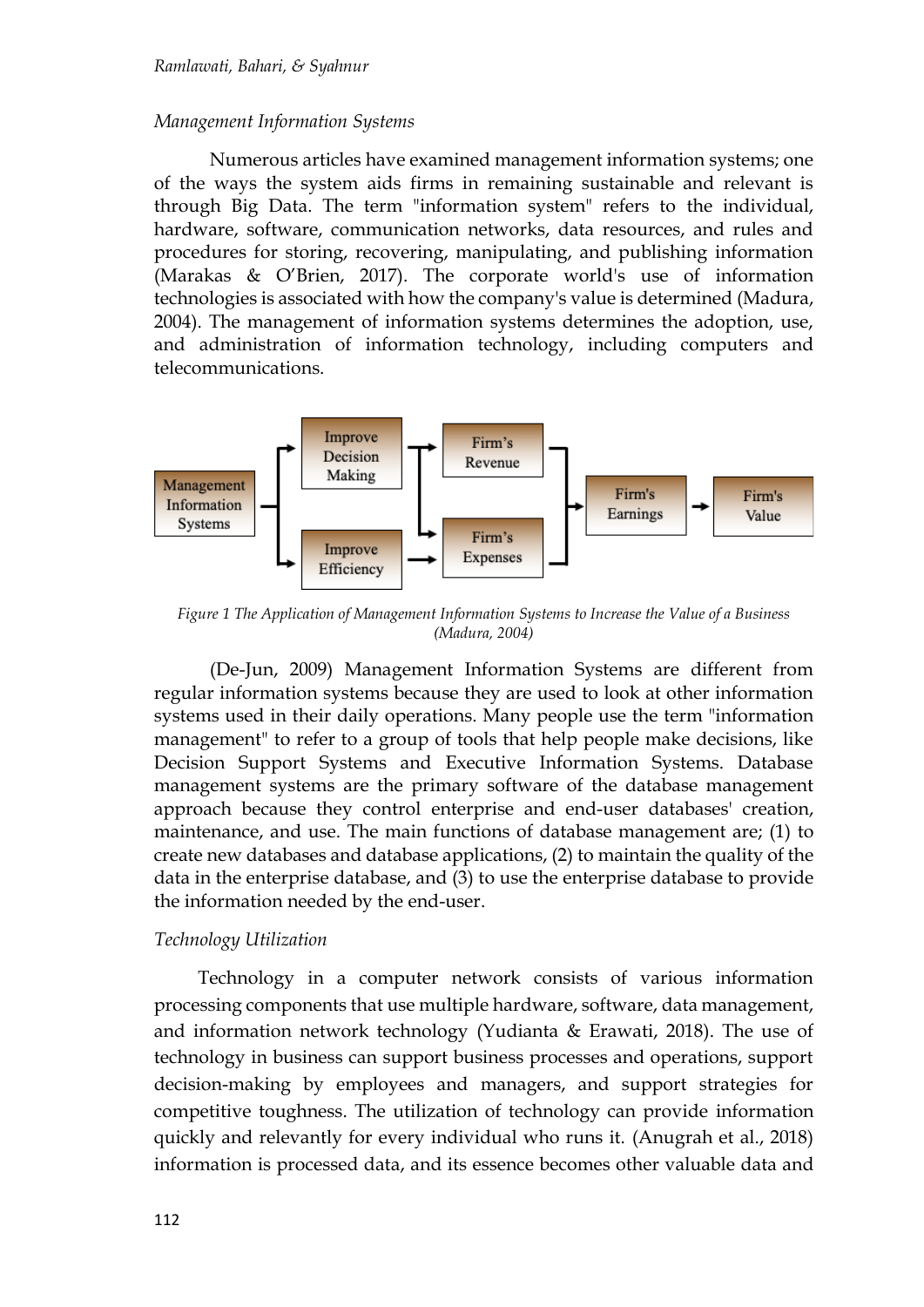is commonly called information. The utilization of information technology is the behavior of individuals in using information technology to complete tasks and improve their performance. According to (Widiana, 2010), information technology is a benefit that users expect of information systems to carry out their duties or behavior in using technology while working. This research is based on (Thompson et al., 1991), namely the intensity of utilization, frequency of utilization, and the number of applications or software used. Proper utilization of information technology and supported by the expertise of the personnel who operate it can improve the company's performance and the performance of the individuals concerned. The research conducted by (Mustikarani & Irwansyah, 2019) revealed that implementing ICT that focuses on e-commerce, big data, and other fashion industry players can maximize marketing to consumers. (Murdifin et al., 2021); (Syahnur et al., 2018). The company's management and partners must be fully committed, which will result in the company's capacity to maximize the availability of infrastructure for internet access to provide highquality internet services technology. Additionally, industry participants may maintain strong relationships with existing clients while expanding into new markets to reach new customers.

*H1: There is a positive relationship between technology usefulness and big data analytics*.

## *Information Quality*

Information quality, system quality, service quality, utilization, user satisfaction, and perceived advantages are all relevant indicators of system success. Except for the influence of system quality on utilization, the hypothetical link between the six success variables is substantial. (Yuliana, 2000) explained that system quality has no effect on an individual's use or performance but affects user happiness. The quality of information refers to how data generated by a system can aid users in performing a job. The quality of data is indicative of the goods produced by an organization's information system (Medianto, 2016). The system's quality also influences individual performance via user use and pleasure.

Additionally, according to a study conducted by (Toba, 2016), the quality of information affects individual performance but does not affect user happiness or utilization. The quality of information also influences individual performance via user use and pleasure. Furthermore, individual performance affects organizational performance. Likewise, the service variable does not affect individual performance, while the variable of user satisfaction affects individual performance.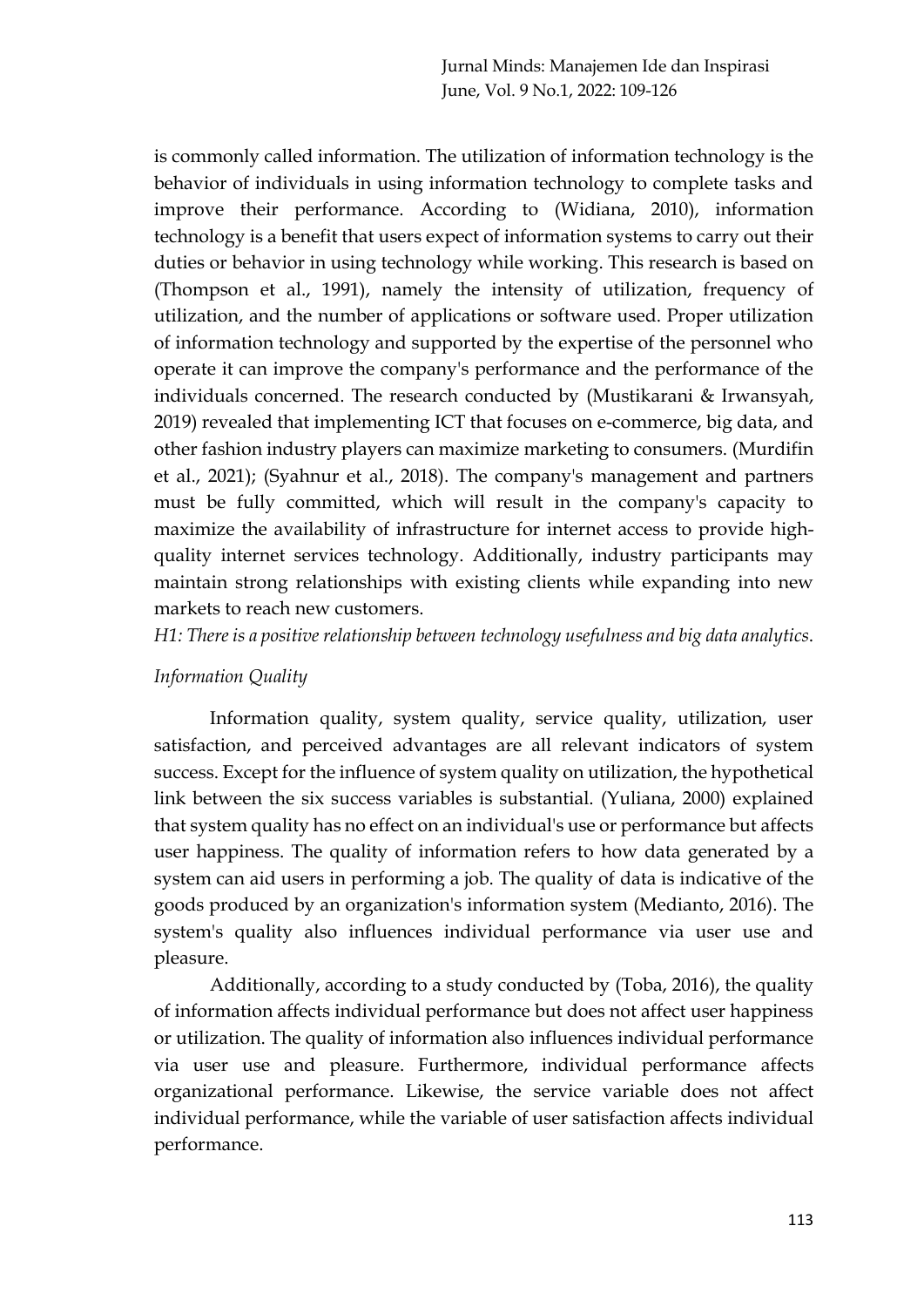Quality information is often used as a criterion for assessing the performance function of an information system. One reason is that many organizations start computerized programs to generate better information to make decisions. The quality of information is constantly improving because data can be easily updated, manipulated, and processed promptly to provide relevant information for decision-making. Better information and improved decisionmaking can improve the work environment, improve staff morale, and make the job more attractive. In other words, if the quality of information increases, it will be more likely that the desired organizational impact will be obtained (Yudianta & Erawati, 2018). The quality of information is the quality of the output produced. (Lestari & Supadmi, 2017) his research mentioned that output quality is measured by the accuracy of output information, ease of understanding of output, completeness of output information, and availability when needed. In this study, Information Quality refers to the Information System Success Model (DeLone & McLean, 2003) as indicators of strengthening, namely: Accurate (accuracy), Relevant (Relevance), Completeness, and Ease of Understanding.

This finding is consistent with the previous study (Lestari & Supadmi, 2017), which indicated that a high degree of data quality is connected with a high perceived net gain. (Shita et al., 2011) demonstrate that information quality variables affect individual performance variables. The quality of information and organizational characteristics can impact user satisfaction with technology and, as a result, user beliefs about its use (Bach et al., 2016). System users can provide quality reporting for agencies, resulting in comprehensive, accurate, trustworthy, and auditable financial statements, which are all obligations that system users must meet (Hanadia et al., 2017). The effect of information quality on perceived usability and ease of use revealed that information quality has a beneficial impact on perceived usability and ease of implementation, influencing effective adoption.

*H2: There is a positive relationship between information quality and big data analytics.*

## *Talent Quality*

Talented people have unique gifts, abilities, and talents to work effectively. As defined by (Truss et al., 2007), gifted people are made up of people who can make a difference in organizational performance, either through direct or indirect contributions (in the long run, by demonstrating high-quality potential). Research studies have shown that managing talented people will positively affect various organizational variables directly or through mediation effects (Collings &Mellahi, 2009).

Talent management identifies, develops, recruits, retains and deploys talented people. The talent management process (Armstrong & Kotler, 1996)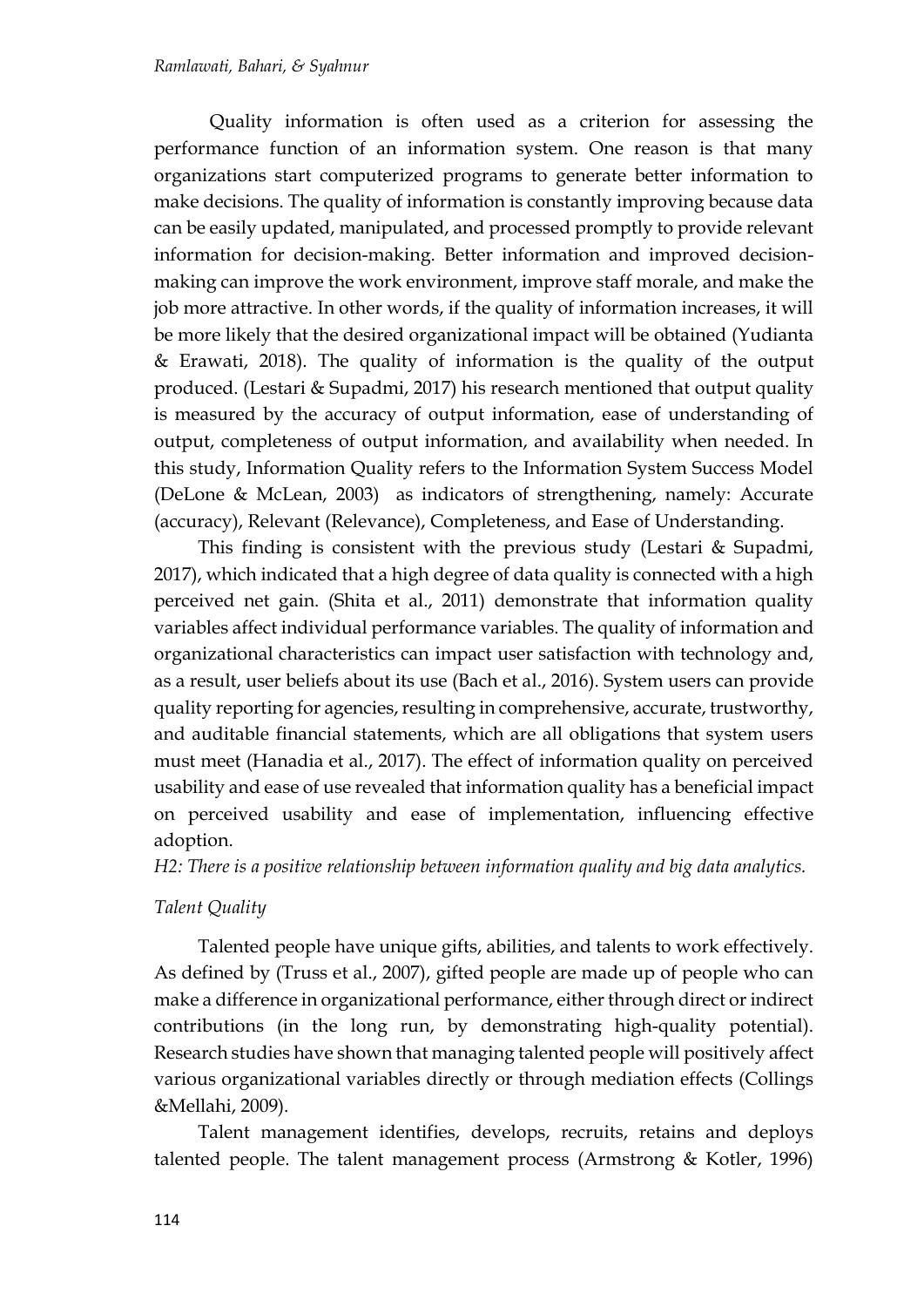consists of several essential elements. Talent management starts with business strategies and what the organization needs talented people. The goal is to develop and nurture a group of gifted people. It is sometimes understood as 'pipeline' talent management, consisting of elements: a) Resource Strategy; b) Attractions and Retention Policies and Programs; c) Talent Audit; d) Role Design; e) Talent Relationship Management; f) Performance Management; g) Development and Learning; h) Succession Management Planning, and i) Career Management.

*H3: There is a positive relationship between talent quality and big data analytics.*

#### *Big Data Analytics*

In recent years, the amount of data collected about customers has increased. This is the result of three technological trends: 1) advances in communication technology allow companies to maintain closer relationships with customers; 2) improved data storage capabilities enable the storage of large amounts of customer data; 3) advances in information technology. The computing speed allows companies to analyze customer data in a reasonable time frame. (Mostgi & Limbongan, 2020) The resulting extensive customer database has been called "Big Data," and hiring data scientists has become a growing priority. Big data refers to an increasing amount of data that exceeds the capabilities of traditional database technologies for storage, processing, and analysis (Toba, 2016).

Although the four main characteristics of big data (high capacity, high speed, high diversity, and high accuracy) are usually defined, the definition of big data continues to evolve. (Ali, 2016) Organizational features and functions necessary to support better predictive and normative analysis are considered important in the literature. Farida (2018) also identifies the potential use of big data in capturing consumer behavior and developing marketing strategies. The proliferation of mobile devices and social media platforms, the generation of large amounts of data, and the development of information platforms used to manage this volume of data have created challenges for companies looking to leverage big data (Sutandi, 2018).

The main challenge for organizations and researchers is determining how significant data development and analytics translate into applications and actions that benefit customers and companies (Ahmad & Aliyudin, 2020). Case studies focus that big data offers opportunities for corporate organizational jobs; it can quickly analyze large amounts of data, but it can also estimate what benefits corporate organizations will have shortly (Toba, 2016). The results of predictive strategies are critical to improving an organization's services to customers and stimulating organizational innovation (Azlan et al., 2015).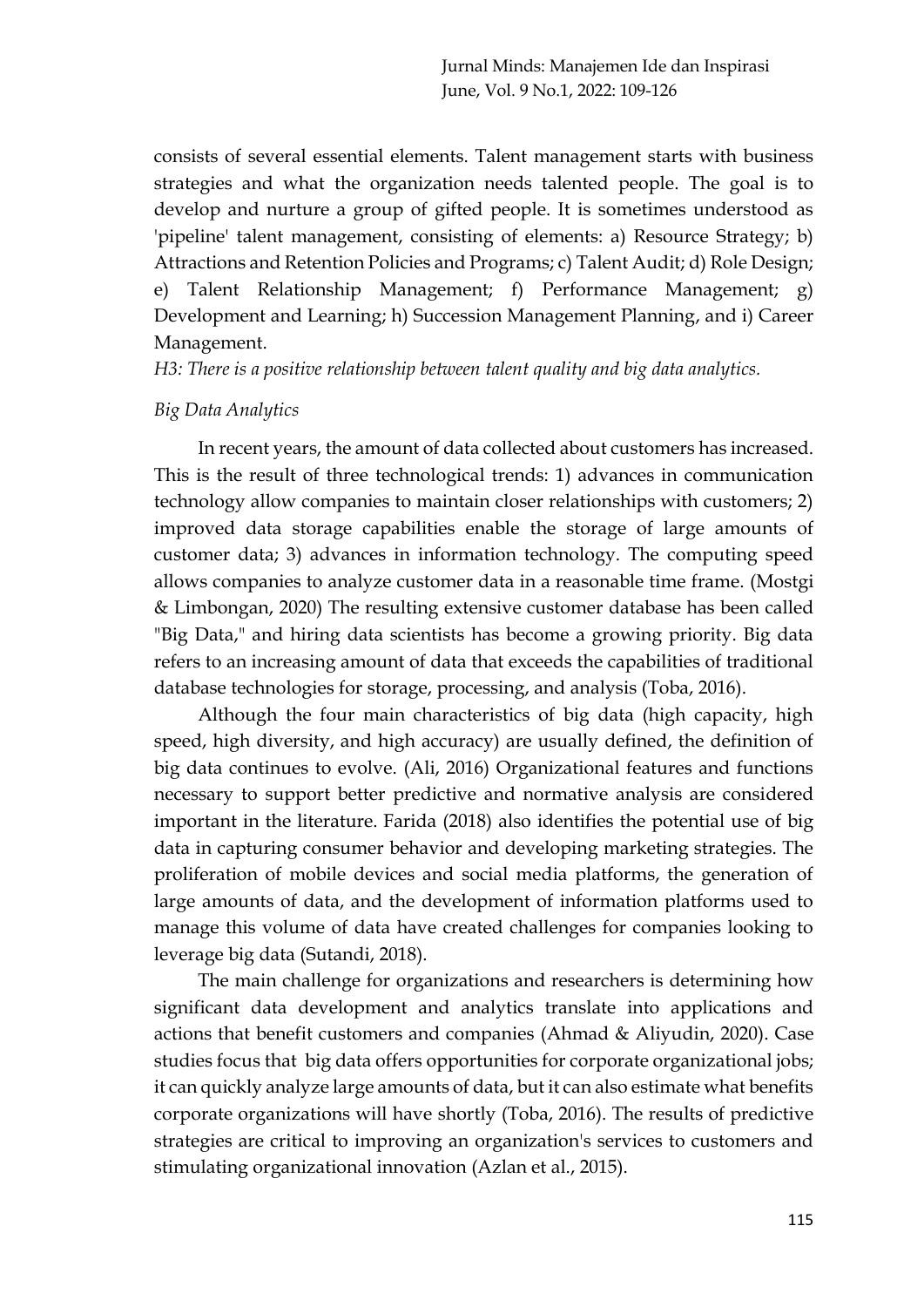



Figure 2 Conceptual Framework

#### **METHODOLOGY**

Our research belongs to this type of causal research because this study aims to find out the causal relationship between variables, variables that one causes or determines the value of the other variable. This research method is divided into exploration research and conclusive research. The study was conducted over six months, from April to September 2020.

The types of data we used in this study were divided into two types, namely quantitative data and qualitative data. Quantitative data can be calculated in numbers, such as the number of visitors to the Bukalapak website. In comparison, qualitative data is not in the form of numbers but is a description related to the problems studied, among others, the respondent's statement and the company's overview. The data sources we used in this study were divided into two types, namely primary data and secondary data. Primary data is obtained through questionnaires and interviews with consumers/respondents. In contrast, secondary information is obtained through recording bank documents or data from other parties that have to do with research materials.

The population in our study was consumers who had already made an online purchase on the e-commerce site or mobile application, and the sample number we used in the study was 150 respondents.

The number of samples used is the number of minimal samples obtained from several theories; (Bentler & Chou, 1987). The sample size for estimation should be at least five times the number of free parameters in the model, including errors; (Hoogland & Boomsma, 1998). The minimum sample size should be at least ten times the number of independent parameters, and (Ferdinand, 2002) states that the determination of a sample with an infinite population is the number of variables and the minimum parameter multiplied by 5 – 10.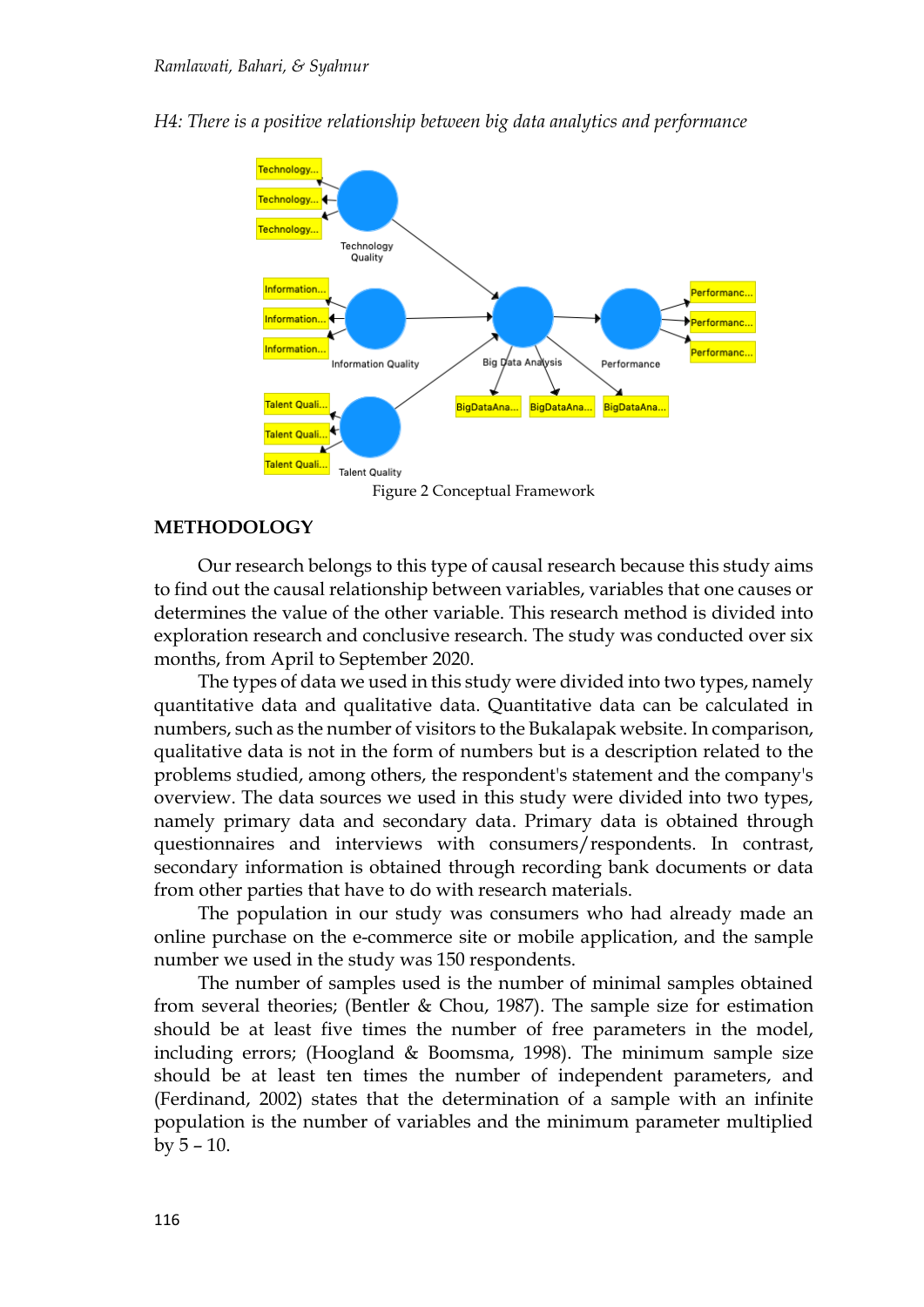This study took six months to process, and the size of the sample of respondents included 150 persons from a variety of demographic backgrounds, including gender, age, previous education, profession, and monthly income.

| No.            | Gender                          | Frequency | Percentage |
|----------------|---------------------------------|-----------|------------|
| 1              | Man                             | 60        | 40%        |
| 2              | Woman                           | 90        | 60%        |
| <b>Total</b>   |                                 | 150       | 100%       |
| No.            | Age                             | Frequency | Percentage |
| 1              | 18-24 Years                     | 45        | 30%        |
| 2              | 25-31 Years                     | 53        | 35%        |
| 3              | 32-40 Years                     | 30        | 20%        |
| 4              | $\geq$ 41 Years                 | 22        | 15%        |
| <b>Total</b>   |                                 | 150       | 100%       |
| No.            | <b>Educational Background</b>   | Frequency | Percentage |
| 1              | SLTA - Equivalent               | 68        | 45%        |
| 2              | Diploma 3                       | 7         | 5%         |
| 3              | Strata 1/ Diploma 4             | 52        | 35%        |
| 4              | Strata 2/ Strata 3              | 23        | 15%        |
| <b>Total</b>   |                                 | 150       | 100%       |
| No.            | Profession                      | Frequency | Percentage |
| $\mathbf{1}$   | Student                         | 45        | 30%        |
| $\overline{2}$ | <b>BUMN</b> / Private Employees | 60        | 40%        |
| 3              | ASN/TNI/Polri                   | 30        | 20%        |
| 4              | Entrepreneurs                   | 18        | 12%        |
| 5              | Others                          | 12        | 8%         |
| <b>Total</b>   |                                 | 150       | 100%       |

*Table 1 Characteristic Respondent*

Source Table 1. Researcher, 2021

Female respondents represented a considerable percentage of the 150 respondents, contributing to 60% of the total. This demonstrates that women are more enthusiastic about their usage of e-commerce than men. In terms of age, it is clear that respondents in this study are primarily between 25 and 31. This is explained by the fact that some people have begun their employment in this age range, which means they have earned income independently. Therefore the ability to conduct transactions in e-commerce becomes their responsibility to optimize their revenue. The study's majority educational background is students with a strong willingness to try new things, one of which may be transacting on e-commerce platforms. Meanwhile, many respondents in this study were dominated by workers of both private and SOEs.

To obtain good data information, the methods we use to collect data in this study are divided into three types: interview methods, observation methods, and questionnaire methods. The data analysis methods used in our research include descriptive analysis and inverse statistical analysis. At the same time, the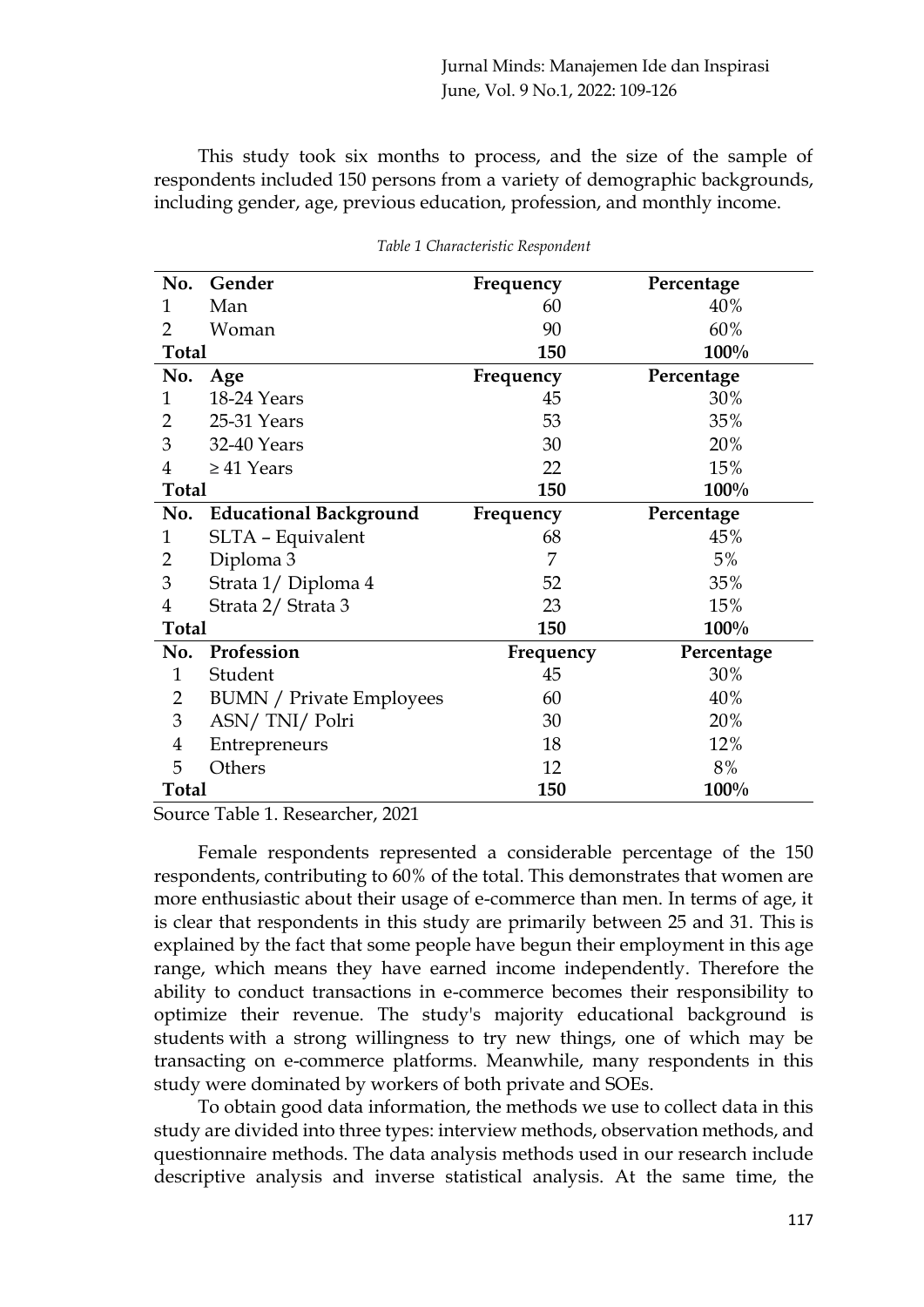instrument test we used in this study was divided into two tests, namely the validity test and the reliability test. The next step in this test is the classical assumption test; we use two types of tests, namely the normality test and the multicollinearity test.

### **RESULTS**

#### *Convergent Validity*

Evaluation of construct validity is done by calculating convergent validity and discriminant validity. Convergent validity is observing the loading factors of the items. An instrument is said to be valid with a loading factor above 0.7.

|                                   | Table 2 Convergent Validity |       | Test Results |       |         |
|-----------------------------------|-----------------------------|-------|--------------|-------|---------|
| Items                             | Loading                     | Mean  | Std.Dev.     | Error | t-value |
| $BDA1 \leftarrow BDA$             | 0,763                       | 0,746 | 0,080        | 0,080 | 9,526   |
| $BDA2 \leftarrow BDA$             | 0,865                       | 0,860 | 0,027        | 0,027 | 32,013  |
| $BDA3 \triangleleft BDA$          | 0,811                       | 0,806 | 0,035        | 0,035 | 22,900  |
| Inf1 $\leftarrow$ InforQuality    | 0,852                       | 0,832 | 0,047        | 0,047 | 18,094  |
| Inf2 $\leftarrow$ InforQuality    | 0,886                       | 0,882 | 0,030        | 0,030 | 29,916  |
| Inf3 $\leftarrow$ InforQuality    | 0,863                       | 0,864 | 0,036        | 0,036 | 23,902  |
| KP1 ← CompPerformance             | 0,856                       | 0,850 | 0,033        | 0,033 | 25,616  |
| $KP2 \leftarrow$ CompPerformance  | 0,845                       | 0,845 | 0,029        | 0,029 | 28,854  |
| KP3 ← CompPerformance             | 0,826                       | 0,818 | 0,038        | 0,038 | 21,620  |
| Tal1 $\blacktriangle$ Talent      | 0,883                       | 0,877 | 0,025        | 0,025 | 35,610  |
| Tal2 $\leftarrow$ Talent          | 0,887                       | 0,886 | 0,023        | 0,023 | 39,497  |
| Tal $3 \leftarrow$ Talent         | 0,840                       | 0,834 | 0,034        | 0,034 | 24,910  |
| Tech1 $\leftarrow$ Technology     | 0,827                       | 0,820 | 0,041        | 0,041 | 20,247  |
| Tech2 $\blacktriangle$ Technology | 0,803                       | 0,808 | 0,042        | 0,042 | 19,388  |
| Tech3 $\leftarrow$ Technology     | 0,830                       | 0,812 | 0,061        | 0,061 | 13,476  |

Table 2 Convergent Validity Test Results

Source: Smartpls output

According to Table 2, all items measuring technology utilization, Information Quality, Talent, and Performance are worth more than 0.7. As a result, the item is declared valid for use in calculating the variable.

## *Discriminant Validity*

Cross-loading is used to determine discriminant validity. Suppose the loading value of an item in a corresponding variable is greater than the loading value of the item in another variable. In that case, the scales are pronounced valid for measuring the corresponding variable. Table 3 summarizes the findings of cross-loading calculations: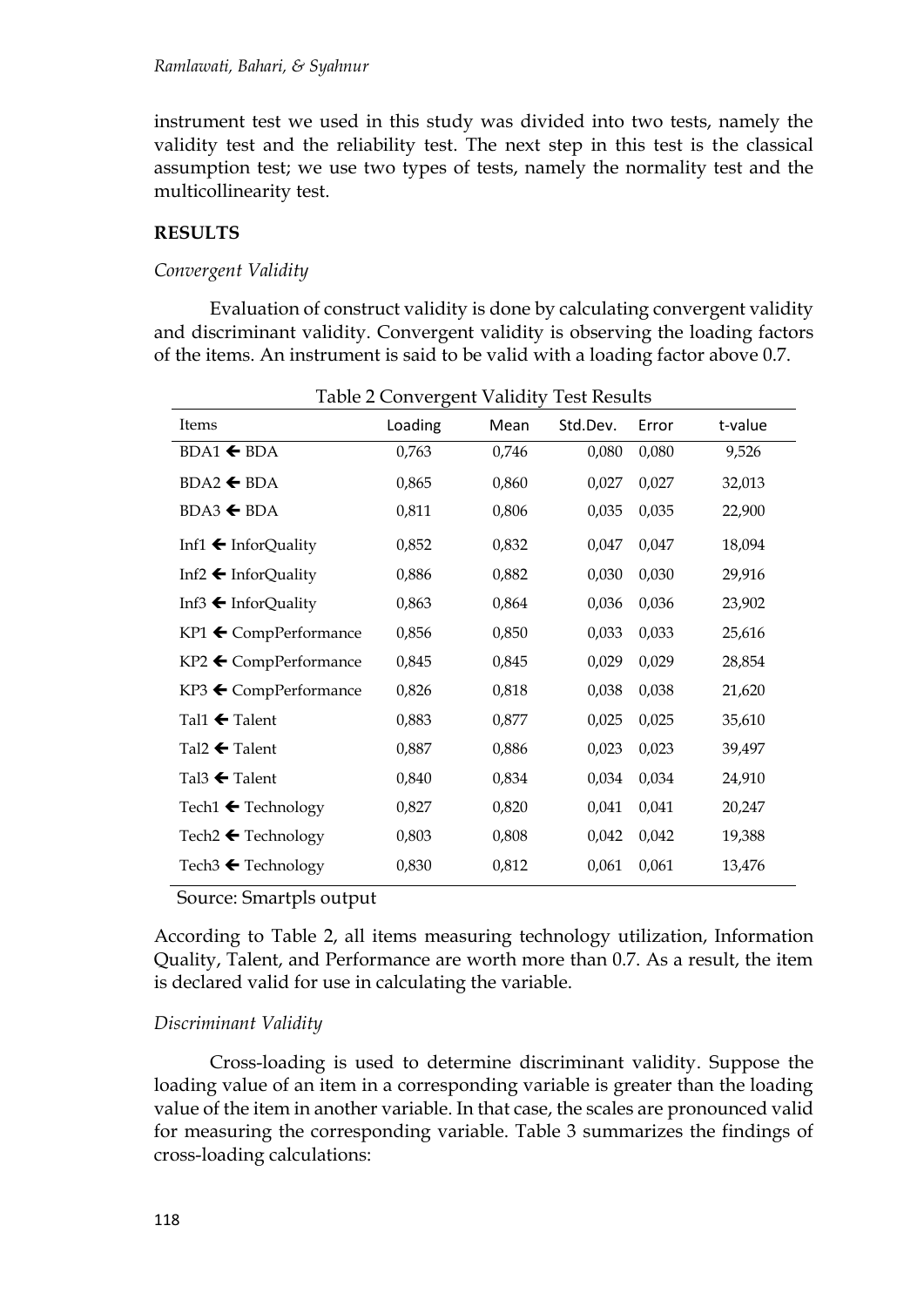Jurnal Minds: Manajemen Ide dan Inspirasi June, Vol. 9 No.1, 2022: 109-126

|                   | <b>BDA</b> | Information<br>Quality | Company<br>Performance | <b>Talent</b> | Technology<br><b>Utilization</b> |
|-------------------|------------|------------------------|------------------------|---------------|----------------------------------|
| <b>BDA1</b>       | 0,763      | 0,699                  | 0,500                  | 0,486         | 0,578                            |
| <b>BDA2</b>       | 0,865      | 0,489                  | 0,659                  | 0,656         | 0,506                            |
| <b>BDA3</b>       | 0,811      | 0,465                  | 0,626                  | 0,720         | 0,482                            |
| Inf1              | 0,524      | 0,852                  | 0,379                  | 0,387         | 0,653                            |
| Inf <sub>2</sub>  | 0,649      | 0,886                  | 0,506                  | 0,516         | 0,626                            |
| Inf <sub>3</sub>  | 0,550      | 0,863                  | 0,509                  | 0,516         | 0,615                            |
| KP1               | 0,622      | 0,490                  | 0,856                  | 0,588         | 0,529                            |
| KP <sub>2</sub>   | 0,596      | 0,458                  | 0,845                  | 0,621         | 0,469                            |
| KP3               | 0,641      | 0,422                  | 0,826                  | 0,658         | 0,479                            |
| Tal1              | 0,673      | 0,421                  | 0,611                  | 0,883         | 0,479                            |
| Tal <sub>2</sub>  | 0,656      | 0,466                  | 0,671                  | 0,887         | 0,410                            |
| Tal <sub>3</sub>  | 0,678      | 0,549                  | 0,646                  | 0,840         | 0,554                            |
| Tech1             | 0,491      | 0,563                  | 0,478                  | 0,423         | 0,827                            |
| Tech <sub>2</sub> | 0,562      | 0,657                  | 0,542                  | 0,453         | 0,803                            |
| Tech <sub>3</sub> | 0,506      | 0,552                  | 0,402                  | 0,485         | 0,830                            |

#### Table 3 Discriminant Validity Test Results

Source: Smarpls output

Cross-loading measurements in Table 3 indicate that all variables referring to Technology Utilities Variables, Information Quality, Talent, and Company Performance have a loading value greater than 0.6. One may argue that each indicator item in this study can be utilized to quantify the latent variables connected with it.

## *Discriminant Reliability*

Discriminant reliability (AVE), Cronbach alpha, and Composite Reliability can all be used to assess Construct Reliability. According to the test requirements, if the Discriminant Reliability (AVE) value is better than 0.5, the Cronbach Alpha value is more significant than 0.6. If the Composite Reliability value is greater than 0.7, the construct is declared trustworthy. The summary shown in Table 4 summarizes the results of the Discriminant Reliability (AVE), Cronbach Alpha, and Composite Reliability calculations.

| Table 4 Discriminant Reliability Test Results |       |       |           |       |  |
|-----------------------------------------------|-------|-------|-----------|-------|--|
| Variable                                      | AVE   | CR    | Rho alpha | Alpha |  |
| <b>BDA</b>                                    | 0,663 | 0,855 | 0,686     | 0,744 |  |
| <b>Information Quality</b>                    | 0,751 | 0,901 | $\theta$  | 0,835 |  |
| Company Performance                           | 0,711 | 0,880 | 0,629     | 0,796 |  |
| Talent                                        | 0,757 | 0,903 | $\theta$  | 0,839 |  |
| <b>Technology Utilization</b>                 | 0,672 | 0,860 | 0         | 0,757 |  |
| Common Constato Localization                  |       |       |           |       |  |

Source: Smartpls output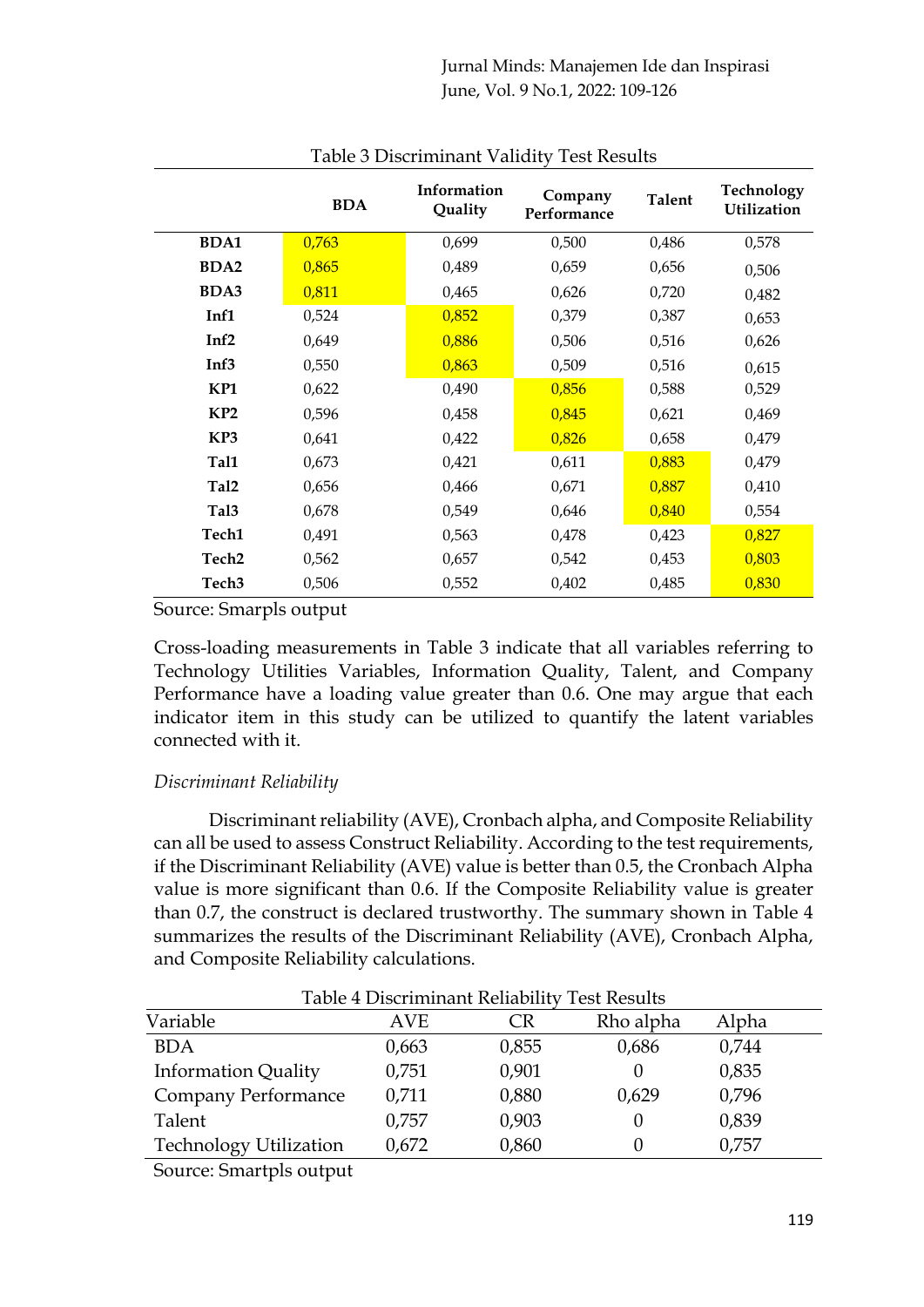Based on table 4, the discriminant reliability (AVE) value on the BDA Capability variable is 0.663, the information variable is 0.751, the Company Performance variable is 0.711, the Talent variable is 0.757, and the Technology Utilization variable is 0.672. The result showed a value greater than 0.5. Thus, based on discriminant reliability (AVE) calculations, all items are expressed as reliable in measuring their latent variables. Then the composite reliability value on the BDA Capability variable of 0.855, the information variable of 0.901, the company performance variable of 0.880, the talent variable by 0.903, and the technology variable by 0.860. The result showed a value greater than 0.7. Thus, based on the calculation of composite reliability, all items are declared reliable in measuring their latent variables.

The Cronbach's alpha value on the BDA Capability variable was 0.744, the information variable was 0.835, the company performance variable was 0.796, the talent variable was 0.839, and the technology variable was 0.757. The result showed a value greater than 0.6. Thus, based on Cronbach's Alpha calculations, all sub-variables are expressed as reliable in measuring their latent variables.

|                                 | Table 5 Goodness Fit of Model |       |  |  |
|---------------------------------|-------------------------------|-------|--|--|
|                                 | Variables                     | $R^2$ |  |  |
|                                 | <b>Big Data Analysis</b>      | 0.686 |  |  |
|                                 | Company Performance 0.629     |       |  |  |
| Source: Adapted Smartpls Output |                               |       |  |  |

R-square variable Big Data Analysis is worth 0.686 or 68.6%. This can show that the diversity of BDA capability variables can be explained by technology, information, and talent variables by 68.6%. In other words, the contribution of technology, information, and talent variables and service interactions to trust variables is 68.6%.

R-square variable Company Performance is worth 0.629 or 62.9%. This can show that the diversity of company performance variables can be explained by technology, information, and talent variables are 62.9%. In other words, the contribution of technology, information, and talent variables to satisfaction variables by 62.95%.

Q-Square predictive relevance  $(Q^2)$  is worth 0.680 or 68%. This can show that the diversity of company performance variables can be explained by the overall BDA technology, information, talent, and capability variables of 68.1%, in other words, the contribution of technology, information, skill, and broad BDA ability variables to the satisfaction variables of 68.1%.

#### *Direct and Indirect Effect Test*

This test measures the amount of an exogenous variable's effect on endogenous variables, either directly or indirectly. The following table summarizes the direct influence of this study: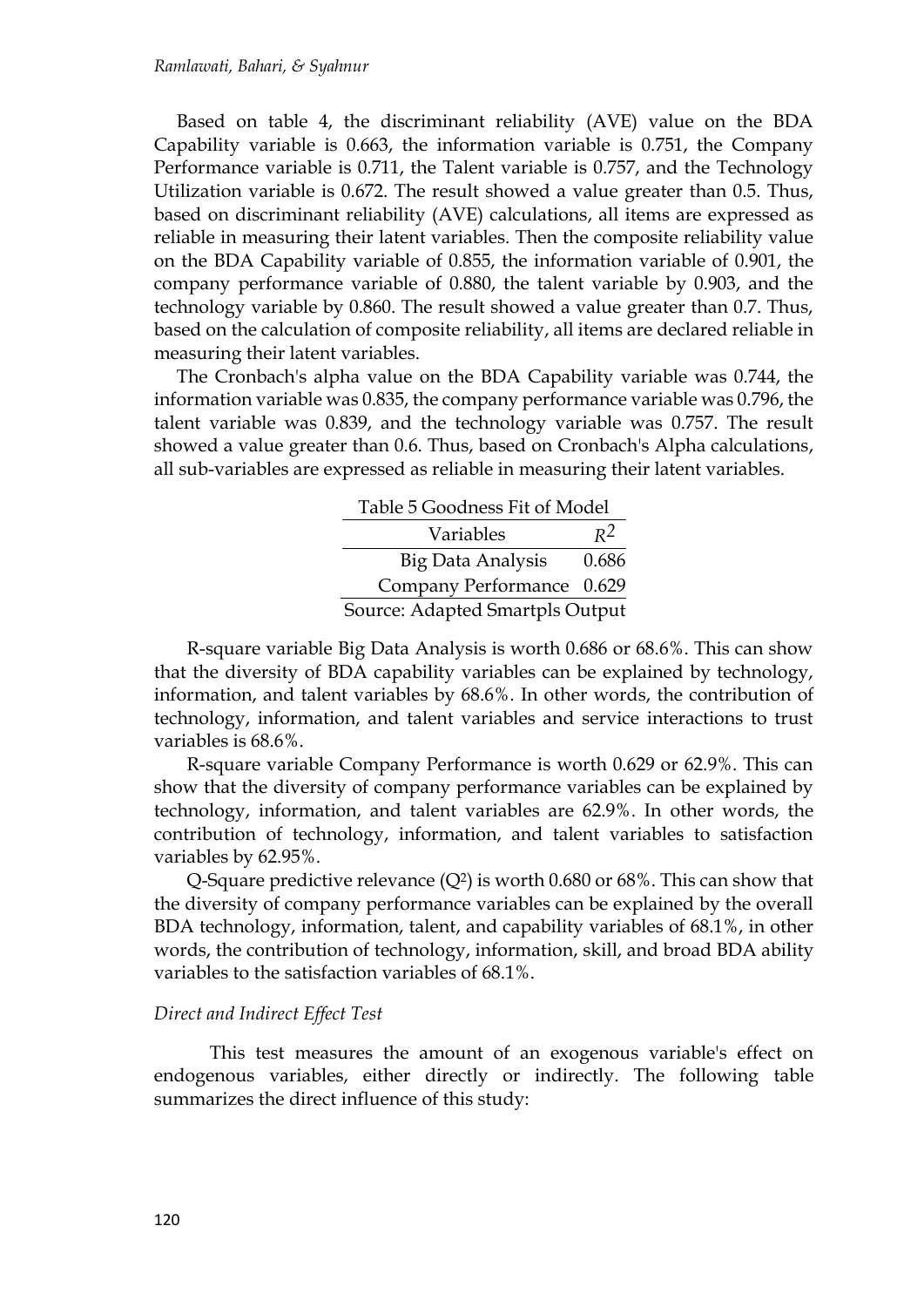Jurnal Minds: Manajemen Ide dan Inspirasi June, Vol. 9 No.1, 2022: 109-126

| Relationships                                                             |       | Effect t-value p-value |       |
|---------------------------------------------------------------------------|-------|------------------------|-------|
| Technology Utilization $\rightarrow$ BDAC $\rightarrow$ Performance 0,142 |       | 1.436                  | 0,153 |
| Information $\rightarrow$ BDAC $\rightarrow$ Company Performance 0,265    |       | 3,134                  | 0,002 |
| Talent → BDAC → Company Performance                                       | 0,546 | 3.475                  | 0,001 |
| <b>BDAC → Company Performance</b>                                         | 0,736 | 4.478                  | 0,000 |

| Table 6 Coefficient of Direct Influence Test Results |
|------------------------------------------------------|
|------------------------------------------------------|

Source: Smartpls output

Based on the table above, it is known that there is one variable that directly affects Company Performance and three variables that indirectly affect Company Performance. With indirect testing, it was discovered that Talent Quality has a dominant influence on company performance of 54.6%.



Figure 3. Relationship Markers

## **DISCUSSION**

This study aims to analyze how e-commerce organizations can use Big Data Analysis variables to support Technology Utilization, Information Quality, and Talent Quality to improve Company Performance, particularly during the Covid-19 pandemic crisis. The findings indicate that the Big Data Analysis variable is ineffective in moderating the impact of technology utilization on company performance. The T-Statistic value is 1.436 in Table 6, which is less than the T-Table value of 1.96. As a result of these findings, Hypothesis 1 is rejected. Based on data calculations, technology also has no significant effect on Company Performance through Big Data Analytics. Thus, even if the adoption of technology improves or decreases, it will not automatically result in an incompany performance. When examined through the perspective of the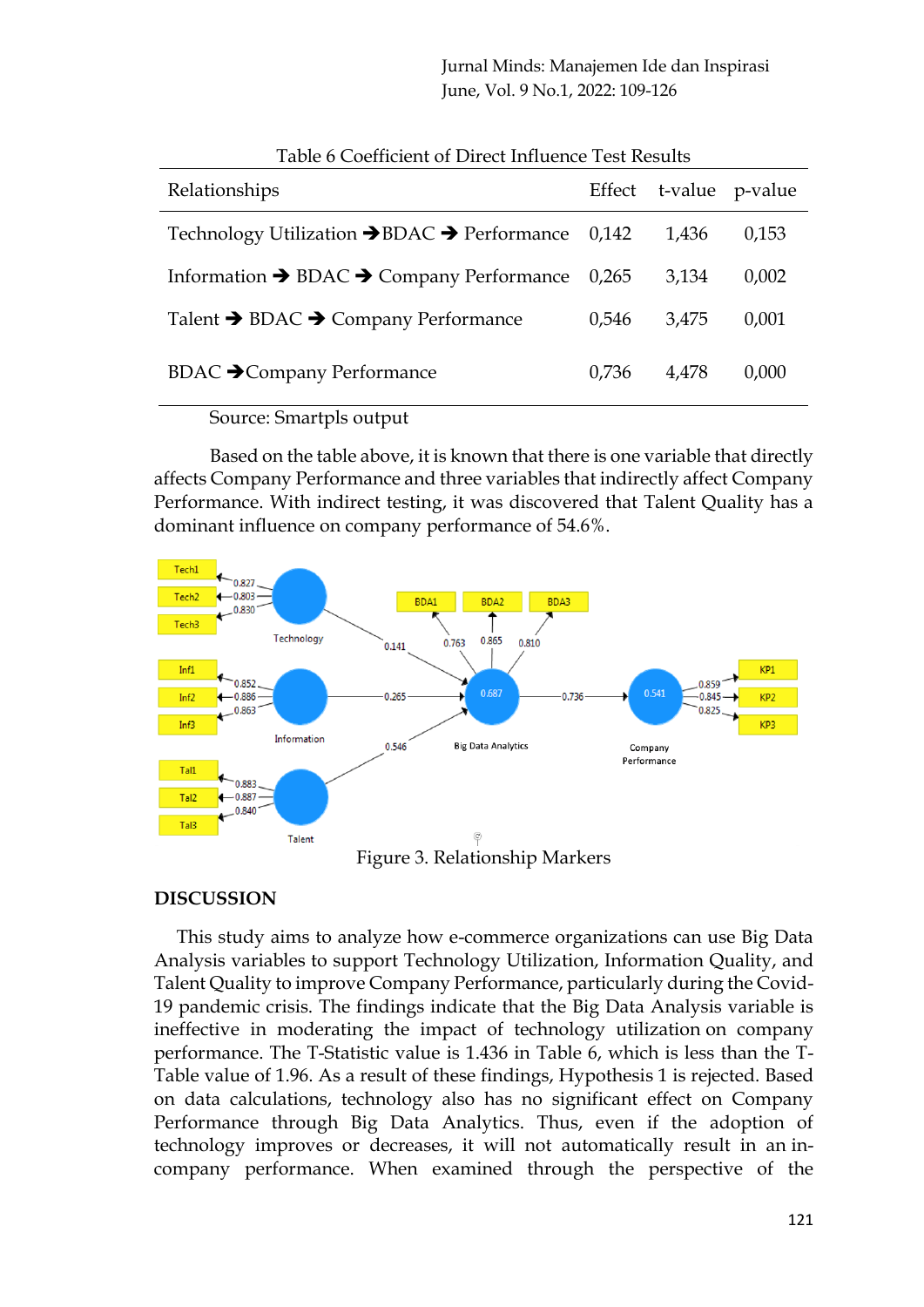respondents' reactions to this study, the indicators of utilization intensity, frequency of use, and amount of apps or software used all correspond to the theory (Thompson et al., 1991). The findings of this study contradict those of (Mustikarani & Irwansyah, 2019), who research the subject of applying the concept of e-commerce to the fashion business. Differences in the research object could explain the different research findings. The findings of this study demonstrate that when big data analytics is used to moderate the use of information technology, it cannot affect company performance.

As the data analysis demonstrates, the quality of information has a significant positive effect on the performance of the business, which prominent data analysis moderates. When the quality of information improves, the company's performance improves as well. Hypothesis 2 is Approved. According to the respondents' answers to this study, indicators of the accuracy of output information, the ease with which output can be understood, the completeness of output information, and the product's availability when needed all indicate that these processes will improve maintaining the business's sustainability. The term "information quality" relates to the information system success model used in this study(DeLone & McLean, 2003).

Especially for e-commerce that depends on intangible resources, the concept of information quality becomes essential in determining a company's success. As a consequence of this study's findings, it is clear that one of the factors affecting the sustainability of a business, in this case, an e-commerce business, is the quality of information. Additionally, this study builds on prior research into the relationship between information quality and business continuity, which has been shown to have a significant positive impact (Shita et al., 2011; Bach et al., 2016; Hanadia et al., 2017; Lestari & Supadmi, 2017; Yudianta & Erawati, 2018).

We can see from the results in table 6 above that the quality of talent positively influences company performance through big data analytics. As the rate of talent improves, it will be followed by an increase in enterprise performance moderated by big data analytics. Judging from the answers of respondents in this study with indicators of talent quality such as elements: a) resource strategy; b) attractions and retention policies and programs; c) talent audit; d) role design; e) talent relationship management; f) performance management; g) development and learning; h) succession management planning; and i) career management (Armstrong & Kotler, 1996).

In business, talent quality is determined by human resource elements that are characteristics of the organization. In the case of e-commerce businesses, it is critical to have dependable human resources and particular talents in the field of technology used to ensure the company's success. According to the theory (Collings & Mellahi, 2009), managing talented people positively affects different organizational variables, both directly and indirectly, through mediation effects. This theory unifies nine various topics (Armstrong & Kotler, 1996) concerned with optimizing human resource utilization in businesses. According to the findings of this study, one of the elements affecting a company's performance is the level of talent it possesses, particularly in the e-commerce market. Additionally, this research builds on prior studies on the relationship between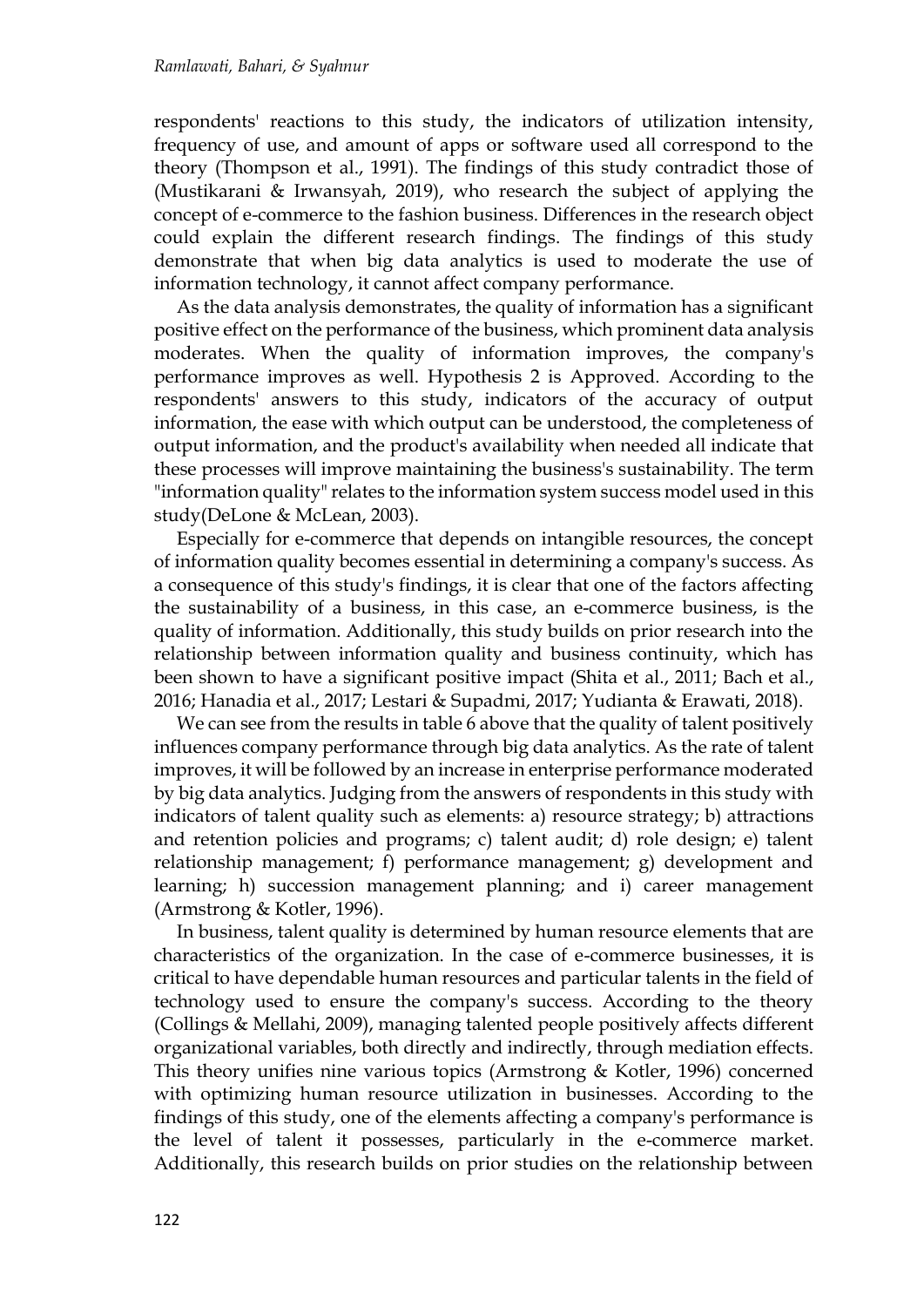talent quality and firms' sustainability with a considerable positive impact. (Armstrong & Kotler, 1996); (Truss et al., 2007) & (Collings & Mellahi, 2009).

Administrators of e-commerce sites must be fully competent at maximizing the value of extensive data analysis. The term "big data" refers to an increase in the volume of data that exceeds the capacity of traditional database technology for storage, processing, and analysis (Toba, 2016). Big data has four distinguishing characteristics: superb accommodation, high speed, diversity, and accuracy. Big data grows in popularity, as does the variety of consumers that require service. According to table 6, this study demonstrates that Big Data Analytics affects business performance. A significance level of 0.000 indicates that a variable has a statistically significant influence. In this study, we attempted to make this variable a moderator variable to determine how it improves or weakens the company's performance. The PLS-SEM test was used to determine the moderating effect of this variable, which has a P-value of 0.000. As a result, big data analytics can help moderate the relationship between technology adoption, information quality, talent quality, and organizational success. This finding is consistent with the general studies that found a positive and statistically significant relationship between the use of technology, the quality of information, and the quality of talent in a company's performance

The researchers conducted an online survey of respondents who had completed at least two e-commerce transactions to ascertain this issue. The analysis demonstrates that the talent quality variable has a greater impact on the company's success than the information quality or the use of technology moderated by significant data analytics variables, which affect 0.546 and 0.265 on the company's performance, respectively. This demonstrates the importance of having qualified human resource talent in increasing company performance, as human resource management is critical for e-commerce enterprises. This research bolsters the premise that the most vital investment should be in human resources, as the personnel who operate all business lines are humans and assumed to be trustworthy.

Additionally, this study reveals, in line with several earlier studies, that technology utilization is critical for the long-term viability of the business, not simply the scenario. The study's findings reveal that technology usage-controlled by big data analytics has no discernible effect on organizational performance. This study advances the theory by identifying the most crucial and deserving variable to pursue during a crisis, namely talent quality. By being aware of this, entrepreneurs interested in digital can utilize their human resources most effectively.

#### **FURTHER STUDY**

The study was conducted over a short period and included several limitations. As a result, whatever conclusions emerge from this study are likely to enhance science, particularly in applied technology in social science. We recommend that additional researchers expand their use of factors associated with company performance in future studies. Additionally, the study location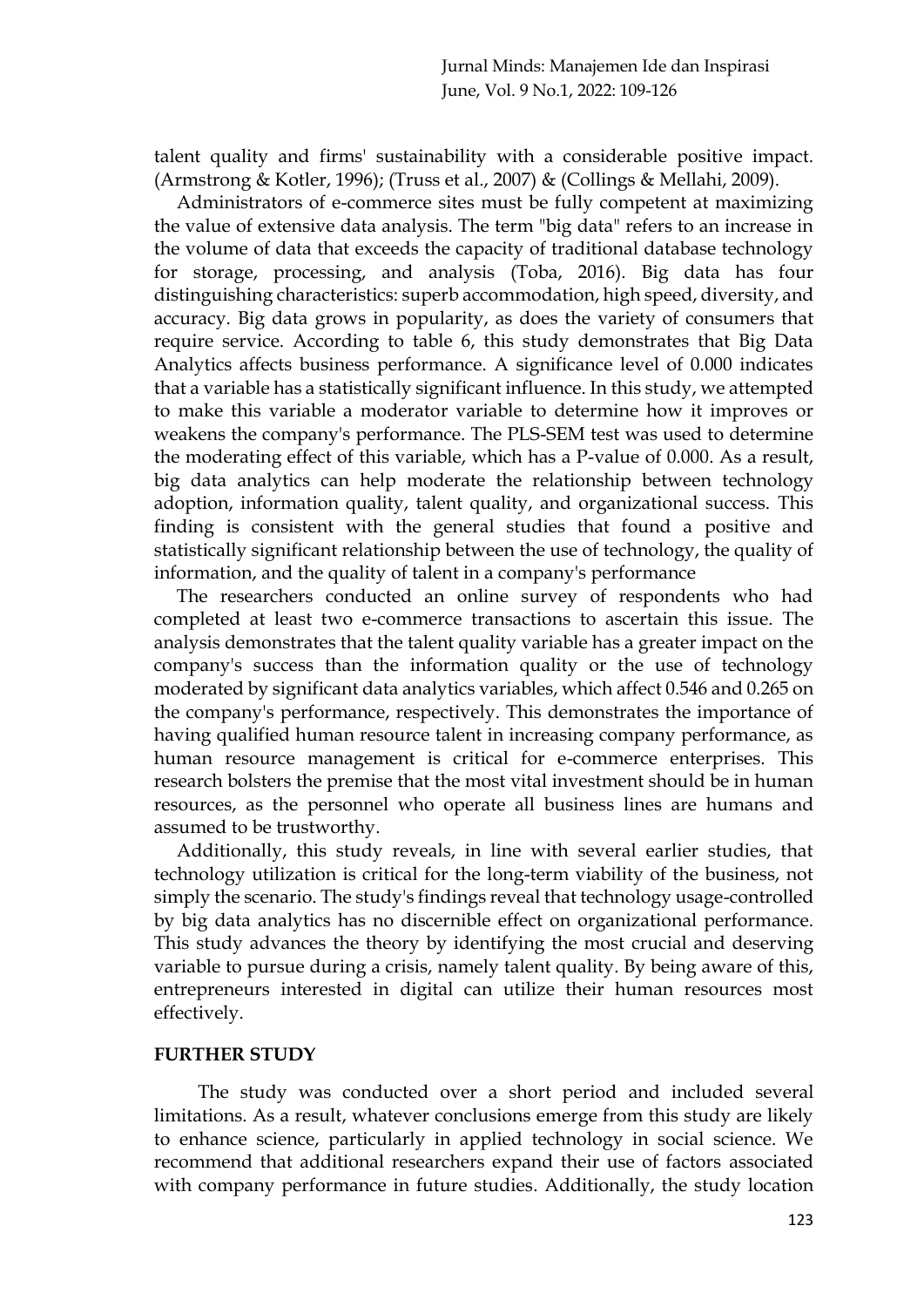should be centered on a particular area and adaptable to different sorts of business.

## **REFERENCES**

- Ahmad, E. F., & Aliyudin, R. S. (2020). Pengaruh Implementasi Big Data Terhadap Auditdi Lembaga Pemerintah (Studi Pada Kantor Inspektorat Kabupaten Majalengka). *Syntax Literate ; Jurnal Ilmiah Indonesia*, *5*(5), 68. https://doi.org/10.36418/syntax-literate.v5i5.1141
- Ali, I. (2016). Big Data : Apa dan pengaruhnya pada perpustakaan ? (What is Big Data and its In fluence to Library). *Media Pustakawan*, *22*(4), 19–23.
- Anugrah, I. M. A., Teddy, B., Ekonomi, F., Pendidikan, U., & Undiknas, N. (2018). *Pengaruh Bisnis E-Commerce Dan Sistem Informasi Akuntansi Berbasis Teknologi Terhadap Kebutuhan Jasa Audit E-Commerce*. *3*(2), 197–208.

Armstrong, & Kotler. (1996). *Dasar-Dasar Pemasaran*. Intermedia.

- Azlan, M., Herwanti, T., & Pituringsih, E. (2015). Pengaruh Kualitas Sumber Daya Manusia, Pemanfaatan Teknologi Informasi, Pengendalian Intern Kkuntansi, dan Pengawasan Keuangan Daerah terhadap Keandalan Laporan Keuangan Daerah pada SKPD Pemerintah Kabupaten Lombok Timur. *Jurnal Akuntansi Aktual*, *3*, 188–198.
- Bach, M. P., Čeljo, A., & Zoroja, J. (2016). Technology acceptance model for business intelligence systems: Preliminary research. *Procedia Computer Science*, *100*, 995–1001.
- Bentler, P. M., & Chou, C.-P. (1987). Practical issues in structural modeling. *Sociological Methods & Research*, *16*(1), 78–117.
- Collings, D. G., & Mellahi, K. (2009). Strategic talent management: A review and research agenda. *Human Resource Management Review*, *19*(4), 304–313.
- De-Jun, S. (2009). Constructing New Model of Management Information System Under E-Commerce Environment (ECMIS). *2009 International Conference on E-Business and Information System Security*.
- DeLone, W. H., & McLean, E. R. (2003). The DeLone and McLean model of information systems success: a ten-year update. *Journal of Management Information Systems*, *19*(4), 9–30.
- Farida, U. (2018). Pengelolaan big data pada perpustakaan : tantangan bagi pustakawan di era perpustakaan digital. *Journal Net. Library and Information*, *1*(1), 19–29.
- Ferdinand, A. (2002). Structural equation modeling in management research. *Fakultas Ekonomi UNDIP: Semarang*.
- Hanadia, N., Rahayu, S., & Zultilisna, D. (2017). Pengaruh Kualitas Sistem, Perceived Usefulness, Dan Kualitas Informasi Terhadap Kepuasan Pengguna (studi Kasus Terhadap Sistem Dashboard Pdam Tirta Raharja Pada Tahun 2017). *EProceedings of Management*, *4*(3).
- Hoogland, J. J., & Boomsma, A. (1998). Robustness studies in covariance structure modeling: An overview and a meta-analysis. *Sociological Methods & Research*, *26*(3), 329–367.
- Khan, A. G. (2016). Electronic commerce: A study on benefits and challenges in an emerging economy. *Global Journal of Management and Business Research*,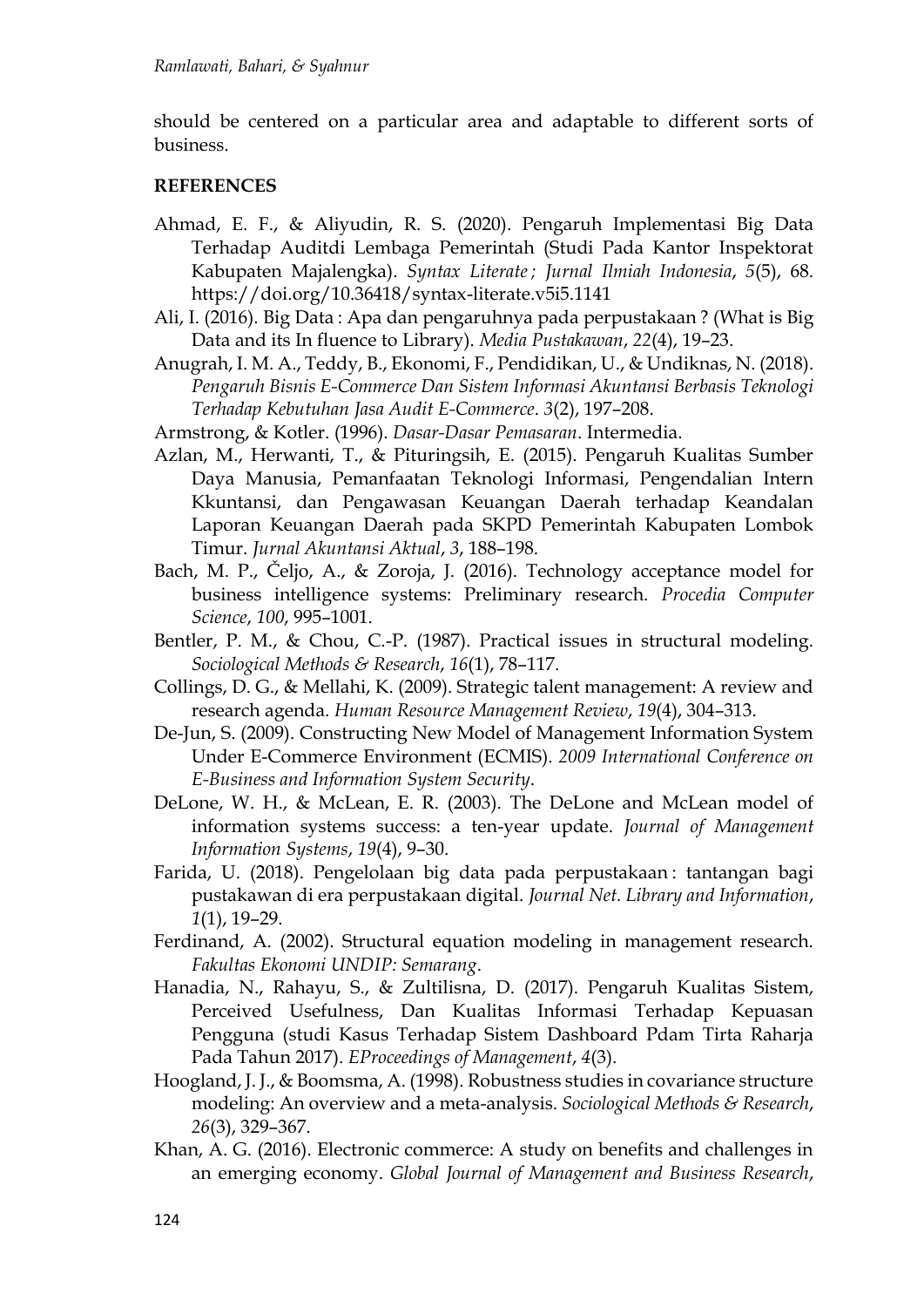*16*(1).

- Kusnandar, V. B., & Mutia, A. (2021, October 14). *Pengguna Internet Indonesia Peringkat ke-3 Terbanyak di Asia | Databoks*. https://databoks.katadata.co.id/datapublish/2021/10/14/penggunainternet-indonesia-peringkat-ke-3-terbanyak-di-asia
- Lestari, N. K. L., & Supadmi, N. L. (2017). *Informasi Pada Kecurangan Akuntansi Fakultas Ekonomi Dan Bisnis Universitas Udayana ( Unud ), Bali , Indonesia* 389– 417.
- Madura, J. (2004). *Introduction to business 3e*. Thomson.
- Marakas, G. M., & O'Brien, J. A. (2017). *Pengantar Sistem Informasi*.
- Medianto. (2016). Sistem informasi, keuangan, auditing dan perpajakan. *Jabe (Journal of Accounting and Business Education)*, *1*(1), 22–28.
- Murdifin, I., Nasir, M., Ashoer, M., & Syahnur, M. H. (2021). Determination of Internet Banking Customer Satisfaction-Study at SOE Bank in Indonesia. *Jurnal Minds: Manajemen Ide Dan Inspirasi*, *8*(1), 127–140.
- Mustikarani, T. D., & Irwansyah, I. (2019). Pemanfaatan Teknologi Informasi dan Komunikasi dalam Industri Fashion Indonesia. *Warta Ikatan Sarjana Komunikasi Indonesia*, *2*(01), 8–18.
- Nauap, N. F., Ulfah, Y., & Setiawaty, A. (2017). Pengaruh pemanfaatan teknologi informasi dan pengendalian intern terhadap kinerja instansi. *Jurnal Ilmu Akuntansi Mulawarman (JIAM)*, *1*(1), 25–33.
- Nurhayati, E., Sultan, U., Tirtayasa, A., Arifin, B., Sultan, U., Tirtayasa, A., Mulyasari, W., Sultan, U., & Tirtayasa, A. (2019). Pengaruh Intellectual Capital Terhadap Kinerja Keuangan Di Industri Perbankan Yang Terdaftar Di Bursa Efek Indonesia Dengan Competitive Advantage Sebagai. 14(1), 1– 24.
- Palinggi, S., & Limbongan, E. C. (2020). Pengaruh Internet Terhadap Industri E-Commerce Dan Regulasi Perlindungan Data Pribadi Pelanggan Di Indonesia. 225–232.
- Shita, R. T., Triyono, G., Informasi, F. T., Luhur, U. B., Utara, P., & Lama, K. (2011). Analisa Dan Rancangan Sistem Informasi Antrian Menggunakan Biskitz Cms. *8*(1), 27–33.
- Sutandi, S. (2018). Pengaruh Big Data Dan Teknologi Blockchain Terhadap Model Bisnis Sektor Logistik Dengan Pendekatan Business Model Canvas. *Jurnal Logistik Indonesia*, *2*(1), 9–20. https://doi.org/10.31334/jli.v2i1.214
- Syahnur, M. H., Soeharijanto, M., & Tazlie, L. (2018). Analisis Customer Experience Dengan Importance Performance Analysis ( Ipa ) – Suatu Studi Pada Pelanggan Telkom Indihome. *5*(2), 1–12.
- Thompson, R. L., Higgins, C. A., & Howell, J. M. (1991). Personal computing: Toward a conceptual model of utilization. *MIS Quarterly*, 125–143.
- Toba, H. (2016). Big Data : Menuju Evolusi Era Informasi Big Data : Menuju Evolusi Era Informasi Selanjutnya. *SeTISI*, *April 2015*.
- Truss, C., Soane, E., Edwards, C., Wisdom, K., Croll, A., & Burnett, J. (2007). *Working life: Employee attitudes and engagement 2006*. Chartered Inst. of Personnel and Development.